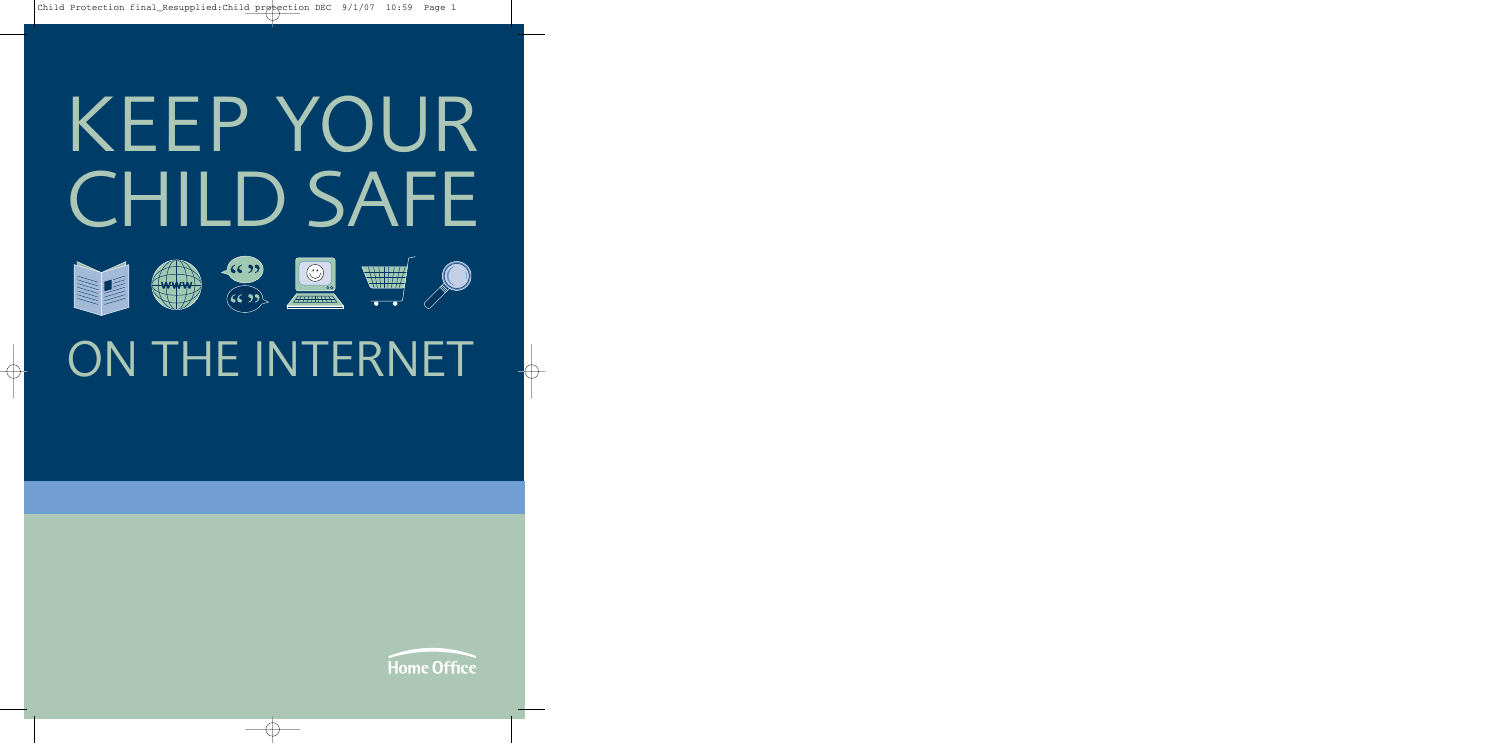# KEEP YOUR CHILD SAFE ON THE INTERNET

# WHAT CAN I DO TO KEEP MY CHILD SAFE?

If you are a parent or carer, this leaflet will help you **find out what you need to know** to keep your children safe when they use the Internet.

**You don't have to be an expert to make a difference!** Talk to your children about what they do online and pass on the safety advice in this leaflet.

| <b>CONTENTS</b>                         |                 |
|-----------------------------------------|-----------------|
|                                         |                 |
| <b>INTRODUCTION</b>                     | 4               |
|                                         |                 |
| WHAT CAN MY CHILD DO ON                 |                 |
| THE INTERNET?                           | 6               |
|                                         |                 |
| <b>WHAT ARE THE RISKS?</b>              | 8               |
|                                         |                 |
| <b>WHAT DO I NEED TO KNOW</b>           |                 |
| <b>ABOUT ONLINE FRIENDS?</b>            | 10              |
|                                         |                 |
| <b>CAN I BLOCK UNSUITABLE MATERIAL?</b> | $\overline{14}$ |
|                                         |                 |
| <b>ACTION CHECKLIST</b>                 | 15              |
|                                         |                 |
| <b>HOW CAN I FIND OUT MORE?</b>         | 16              |
|                                         |                 |
| <b>JARGON BUSTER</b>                    | 17              |
|                                         |                 |

### **Partnership in action**

The Task Force on Child Protection on the Internet is a partnership between Government, industry, police and charitable organisations who all believe that children should be able to use the Internet to its full potential with confidence and the knowledge of the risks they need to keep themselves safe.

Our thanks go to ChildLine, Childnet International, the Internet Service Providers Association, the Internet

Watch Foundation, the NSPCC, NCH, the Cyberspace Research Unit at the University of Central Lancashire, the Department of Education and Skills (DfES) and BECTA for their help in the production of this information.

Our thanks also go to the DfES's online resource for parents: www.parentsonline.gov.uk for providing case studies of parents and carers.

# HERE YOU'LL SEE EXAMPLES OF TEXT CHAT\*

\* With translations so you can understand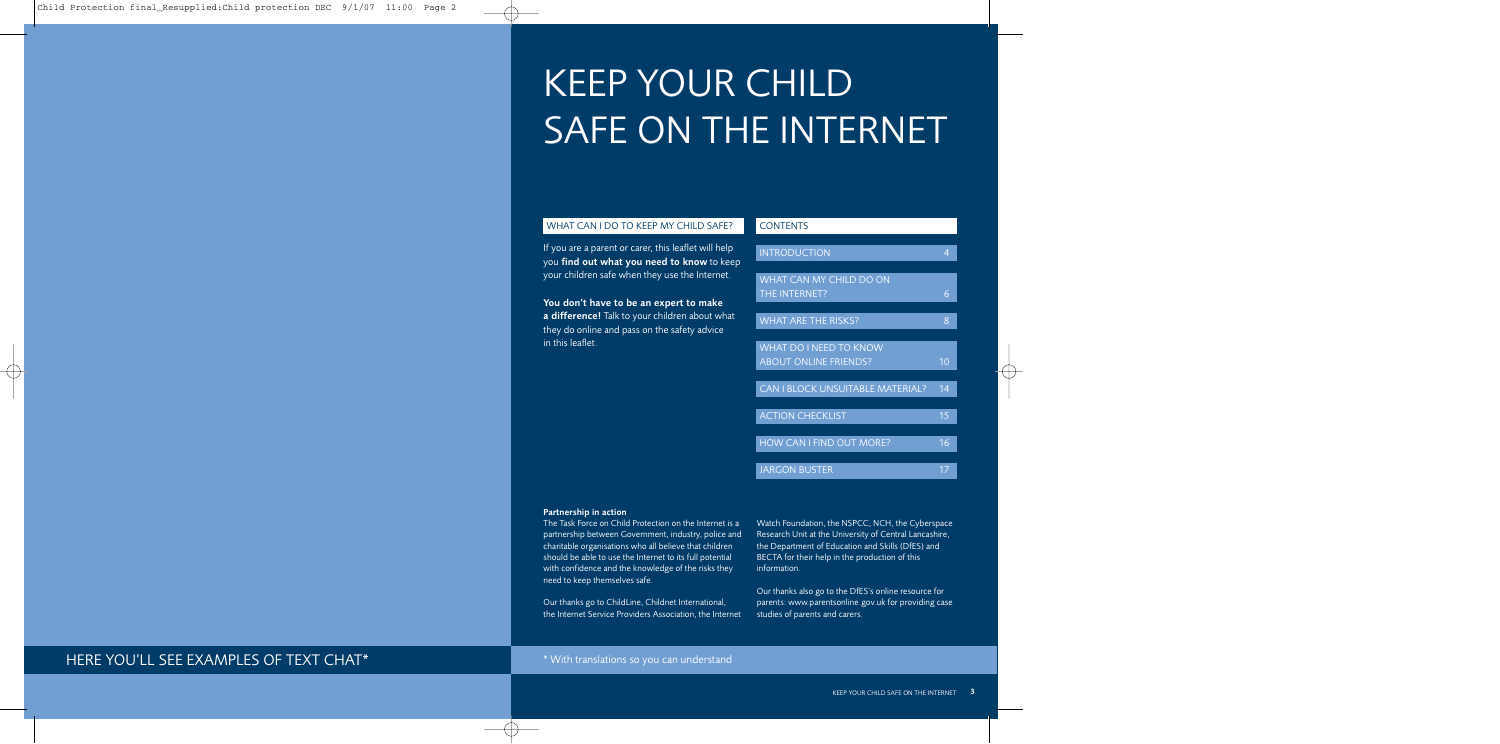# JUST LIKE IN THE REAL WORLD, WE NEED TO TAKE SENSIBLE PRECAUTIONS ON THE INTERNET TO PROTECT OUR FAMILIES FROM HARM.

# **Mobile phones –**

### **what you need to know** lsz

33

- **• You can use some of them to visit websites, including chat rooms.**
- **• Some of them are a bit like having a portable PC – the Internet at your fingertips wherever you are.**
- **• The newest mobile phones let you take photos, make mini film clips and send them via email.**

# ABOUT THIS LEAFLET



This leaflet aims to do three things:

- **1 Give you general information about the Internet, including some of the things your child can do online.**
- **2 Explain action you can take as a parent or carer to keep your family safe online.**
- **3 Highlight safety tips that you can talk over with your child. These are clearly marked throughout the booklet.**

If you want more information and advice, there is a section of **helplines and websites (page 16)**. There is also a **Jargon Buster (page 17)**, which explains some of the terms you are likely to come across.

**• Children need to think carefully before they send images of themselves or friends to others using a mobile phone. Digital images can be easily manipulated, put onto a website and sent to millions of people at the click of a button.**

**The safety advice in this leaflet applies to going online through either a computer or a mobile phone.**

# WHAT IF I DON'T KNOW MUCH ABOUT THE INTERNET?

**"I'm a mum out of her depth, my son ? is 13 and a computer expert. I don't think there is anything I can do to stop him doing whatever he wants online."**



You don't need to know everything about the technology. **You can use everyday parenting skills** to help keep your child safe. Just take an

interest in what your child does online, either on a computer or a mobile phone.

This leaflet will help you gain a **better understanding** of the opportunities and challenges of the Internet and highlight how to make sure your children benefit from the possibilities it brings in the safest way. If you don't yet know how to use the Internet, ask your Internet service provider or computer retailer.(If you don't have a computer at home, you can try your local library.)

Above all, **keep talking to your child** so they know they can come to you if they run into any problems. Your **continued involvement** is the best way of keeping your child safe.

# CHILDREN LOVE THE INTERNET.



**It's a great way to have lots of different kinds of fun**, keep in touch with friends, find material for homework or sometimes buy things like music, books or games.

**Children are growing up with the Internet as a normal part of life**, using it at home, with friends and at school and exploring its amazing possibilities.

**The Internet has become a vital tool** for communication, information, entertainment and shopping and is critical to your children's development in today's world. **Most schools are now connected to the Internet** and when your child goes on to further education or a job they will almost certainly be expected to be confident users of computers and the Internet.

**"I think the Internet is a wonderful tool for accessing information. This should not be restricted in any way."**

# WHAT CAN I DO TO KEEP MY CHILD SAFE?

You can make a huge difference if  $(669)$ you **talk to your children about their Internet use**, let them know you are there to guide them, and pass on essential safety advice.

For the great majority of children, their use of the Internet will be perfectly safe and enjoyable. **But nothing in life is 100% safe, all the time, and the Internet is no different**. Just like in the real world, we need to take sensible precautions on the Internet to protect our families from harm.

# GM How RU? BRB PAW\*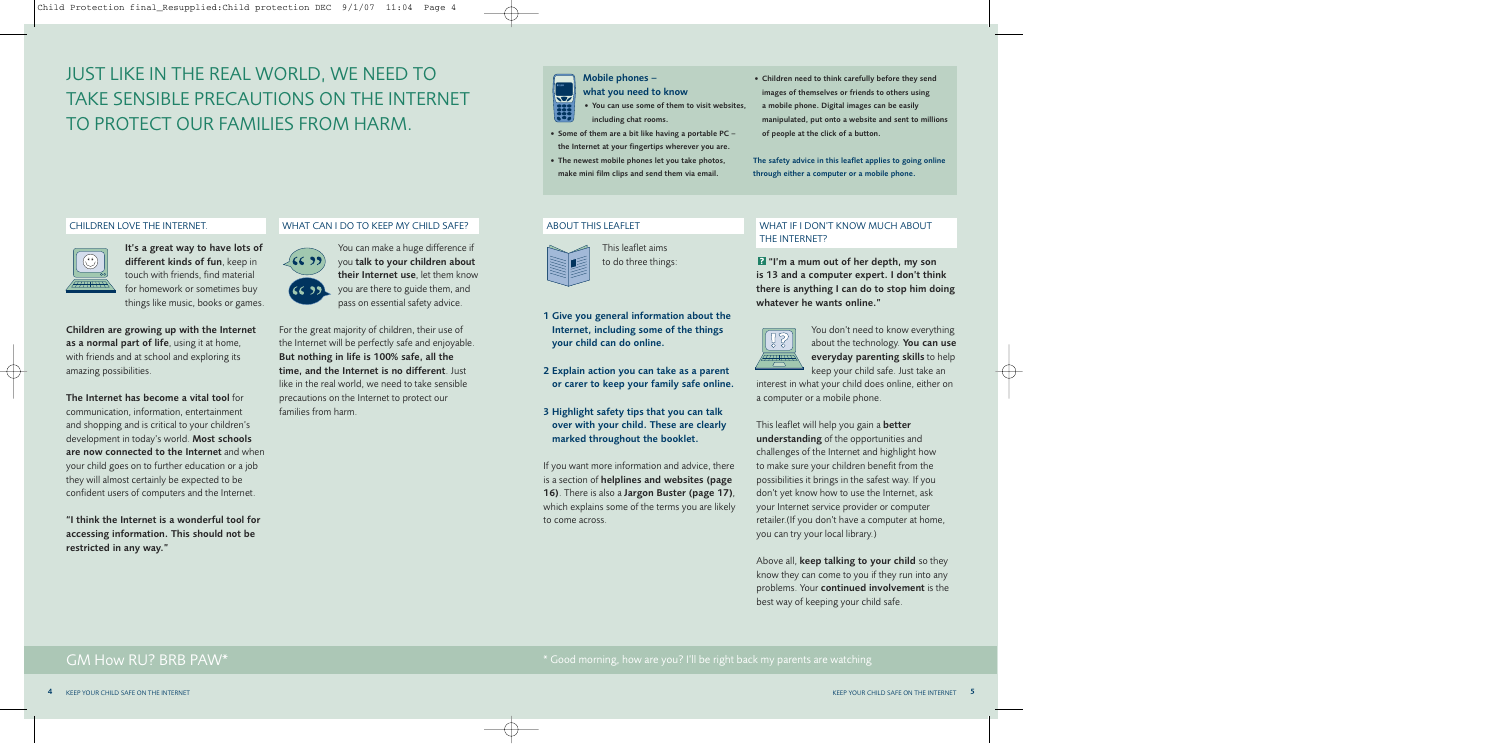# WHAT CAN MY CHILD DO ON THE INTERNET?

# **Children can use the Internet to:**

# FIND OUT INFORMATION



**The Internet is an incredible source of information** on almost any topic you care to name.

**Search engines** allow you to type in a few keywords, names or dates and receive hundreds of links to the subject you are interested in. Children are often encouraged at school to **research topics** on the Internet, and will often turn first to educational or other websites to get information for coursework or homework.

# **Children can use the Internet to:** GET IN TOUCH WITH OTHERS

Emails, Instant Messaging (IM) and chat rooms are probably the best known ways for **making online**

**friends and staying in touch** with people over the Internet. But it is also possible to swap files, films or music, enter discussion groups and play interactive games online. Making contact over the Internet is very popular among children, who see it as a **fun and adventurous extension to their social lives**.

# **Children can use the Internet to:**

# PLAY ONLINE GAMES



Gaming means **playing interactive games** (not gambling!) and is one of the most popular reasons for

children using the Internet. They can either **download a game** from a website to play **or visit a website** to play with others who are online – either friends or strangers who are connected to the Internet at the same time. To do this, children need either an Internet-enabled games console or a computer connected to the Internet, and there is usually a monthly subscription fee.

# **Children can use the Internet to:**

# BUY ONLINE



The Internet links you to thousands of **companies, organisations and**

**individuals with something to sell**. Some of these are well-known high-street companies, which have online sites, but it is also possible to buy items from individuals all over the world through **online auctions**. **Children can buy books, games, CDs, videos, toys or collectibles online**, although you usually need a credit card to do this.

# HI M8 Btw RU VGL? CU L8er\*

# \* Hi mate, by the way are you very good looking? See you later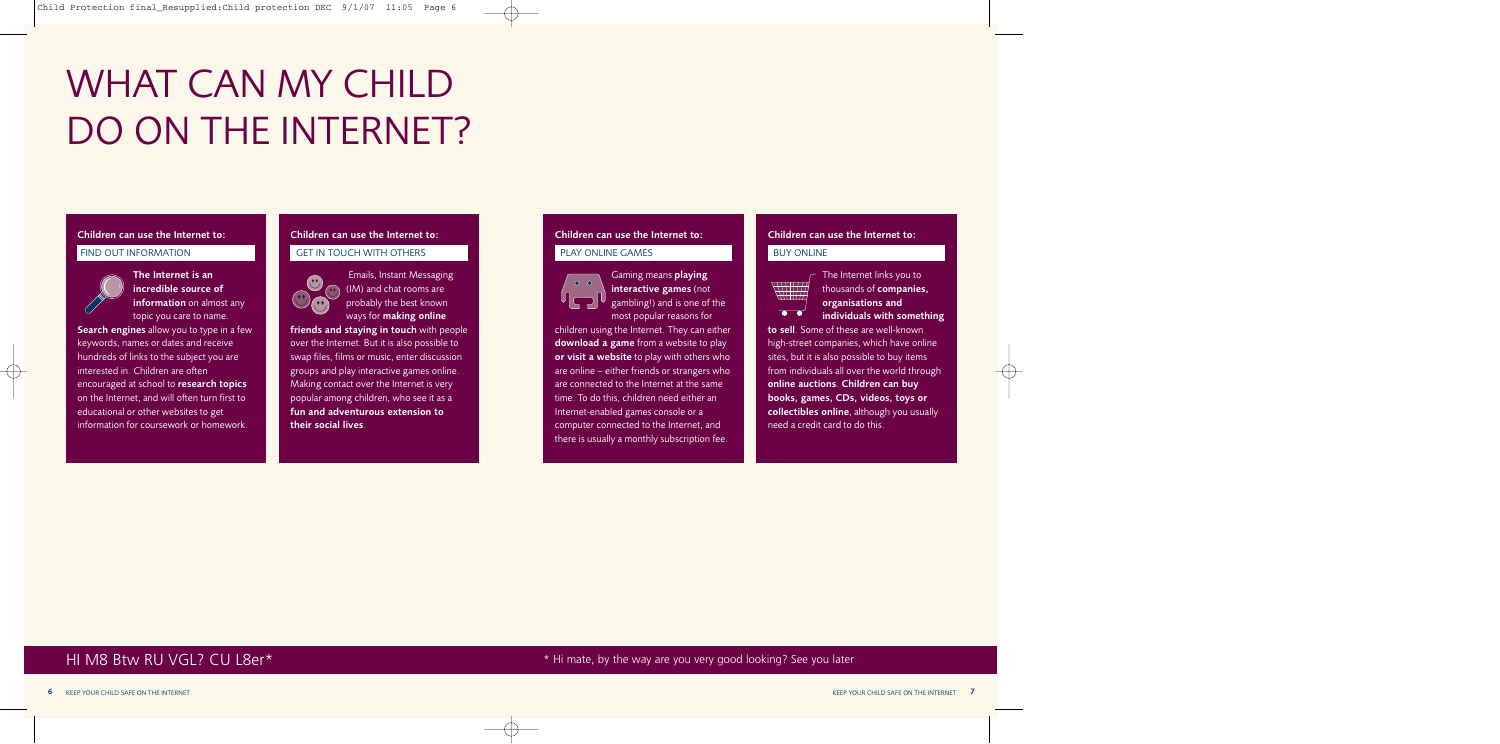# WHAT ARE THE RISKS?<br>See the person you contact online so you have no idea who they are

see the person you contact online so you have no idea who they are. And whilst the vast majority of material on the Internet is legal it is easy to stumble across information or images that may be unsuitable for children.

# INTERNET CONTACTS



Because you can't see the person you contact on-line, you have **no idea if they are who they say they are**. Chat rooms

are particularly popular with children and teenagers, and there is a **risk that paedophiles or sex abusers might use them** to look for victims. They might pose as children or teenagers, try to strike up a friendship and eventually try to persuade them to meet up.

Even if an adult is honest about their age, that is **no guarantee of their good intentions**. They could try to strike up a friendship over a shared interest, say football, and use it to meet a child. While this is rare when compared with the numbers of chat users, **the consequences can be extremely serious**. In recent years, a 33 year old man was jailed for having sex with a 13 year old girl he met through a chat room. He had built up a 'friendship' with her over several months.

There have since been a **number of reported cases** where older men have built up relationships with children in a process known as **'grooming'** before trying to meet them. Section 15 of the Sexual Offences Act 2003 makes it an offence for a person to meet or travel to meet a

child with the intention of committing a sex offence, if he has communicated with that child on at least two previous occasions.

Surfing the Internet from the comfort or safety of home or through a mobile phone can give a **false sense of security**. Children can unwittingly give away personal details such as where they live or go to school, or even begin to trust someone they don't know and **willingly give them personal contact details**. In contacting people over the Internet, children may also inadvertently give out their email address, or yours, which increases the risk of receiving unwanted emails. These emails, known as spam, may contain unsuitable material or even viruses that can damage your computer (see Jargon Buster page 17).

**SAFETY TIP** Be aware of the main risks to<br>children: unsuitable or offensive material, or children: unsuitable or offensive material, or adults who seek to exploit children by making contact over the Internet.

**There are some other risks that you need to know about to use the Internet with confidence…**

# INTERNET CONTENT

**"How safe is my child copying from ? the Internet from her homework? I see her highlighting articles and using them herself."**



**The vast majority of material on the Internet is legal, decent and honest.** But it is easy to find, or even to stumble

\* By the way this is a private message. What's your age, sex and location?

across, information or **images that may be unsuitable for children**. This could include pornography, or material that is violent, racist, inaccurate, or harmful in some other way.

Then there is also Internet material that is **clearly illegal**, such as images of child abuse. There is a separate section later on filtering and monitoring the material that reaches your computer (see page 14). But children also need to feel that they can **talk to an adult they trust** if they come across something they don't like.

# VIRUSES AND HACKERS

Computer viruses or even people hacking into your computer (someone gaining unauthorised access to your computer from their computer) can cause **serious damage**. Some viruses can **hand over complete control of your computer** to someone who may be far away, but who can use it, for their own purposes, for example to send spam to others.

**Playing online games** is an example of when your computer is especially vulnerable to a hack attack. **Anti-virus software and a good firewall** (see page 14) will help minimise the risks from viruses and hacking.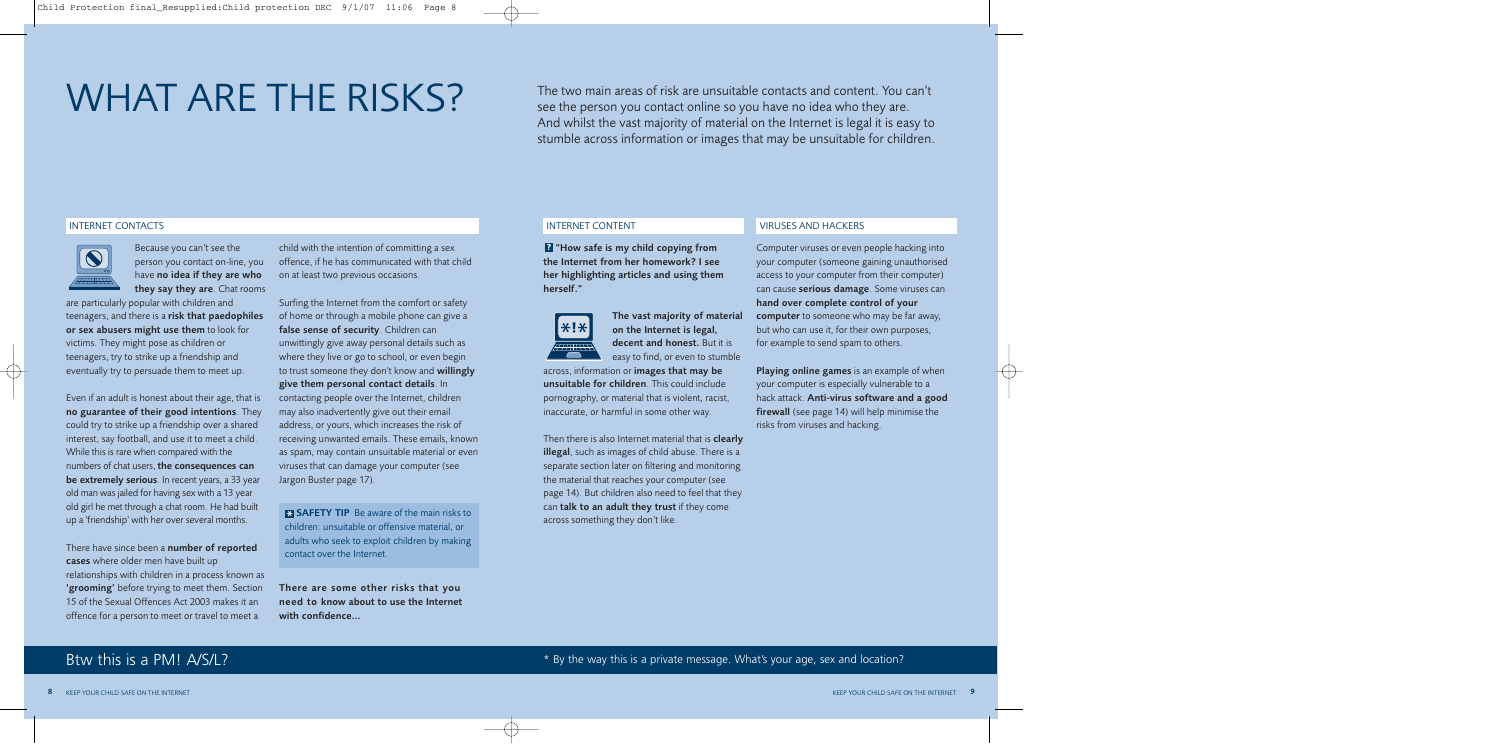# WHAT DO I NEED TO KNOW ABOUT ONLINE FRIENDS?

This section is about staying safe when making friends on the Internet. It focuses on chat rooms but the safety advice applies to all contact made over the Internet.

# HOW DO CHILDREN MAKE FRIENDS ONLINE?

**"My daughter is always in chat rooms and ? I don't know how to use them. I've heard some really negative things about them."**



It is **easy to meet people over the Internet**, to have online 'conversations' and to strike up online friendships. One of the most

popular ways for children to communicate with others online is through **chat rooms** which allow you to have live 'conversations' about common interests (see Jargon Buster page 17). There are hundreds of thousands of these on the Internet.

These chat room conversations are usually **typed, not spoken** and everyone else in the chat room can see what is typed more or less immediately. But as technology develops, some chat rooms allow you to mix text based chatting with video and voice, using a web cam (Internetbased camera) and microphone.

# OTHER WAYS OF MAKING CONTACT OVER THE INTERNET

- **Newsgroups**, and other, similar services (see Jargon Buster on page 17). Unlike chat rooms, the contact through news groups is not 'live'. People leave messages for others to read, just like a notice board.
- **Internet clubs** and communities are ways of exchanging information on topics of interest.
- **Instant messaging**, which is similar to sending text messages from a mobile phone, but is done on a computer (see Jargon Buster).
- Playing **interactive games**.
- **Sending messages** and/or images from a **mobile phone**.

# SO WHAT IS THE PROBLEM?

**"Is it safe for my daughter to give ? out her picture?"**



Adults who want to exploit children might be using chat rooms to persuade them to meet in the real world. That is why the first rule of

chat rooms is **NEVER to reveal any personal details** that would allow someone to contact them, such as full name, address, telephone number, email address and mobile number. This includes information which may seem harmless, such as their favourite pizza restaurant, or where a school hockey or football match is being played. A picture message could reveal a child's whereabouts, and these can also be sent from mobile phones with digital cameras (see page 5).

Get across to your child the most important safety message about chat rooms. **Everyone they meet in a chat room is a stranger**, even though your child may consider them a friend. Encourage your child to see it like giving personal details to a stranger in the street: they would never do that, and it should be the same in a chat room.

**X** SAFETY TIP Never reveal ANY personal details that would allow someone to contact you outside the chat room.

# ONE TO ONE CONVERSATIONS

Contacts that begin in chat rooms can move into other areas such as email, Instant Messaging or text messaging on a mobile phone. Or, once you are in a chat room, you can be invited to have a one-to-one conversation with someone,(known

\* Hi mate, you have a good sense of humour I was rolling on the floor laughing!

as 'whispering' (see Jargon Buster page 17). You can think of this like stepping out of a party full of people, (where everyone can see the conversation being typed) into a **private room** to have a conversation with a stranger. Any of these private, one-to-one conversations could be very dangerous. No one else can read what is being written. Getting a child on their own, and building up a relationship, is exactly what a paedophile wants. So **discourage your child from whispering with strangers**.

**EX SAFETY TIP** Always stay in the public<br>html of a shat room, where evenyone san area of a chat room, where everyone can see the conversation, and where you should be safer.

# WHAT IF MY CHILD WANTS TO MEET SOMEONE THEY MEET IN A CHAT ROOM?

Children and teenagers should **NEVER arrange to meet anyone they have met online** without a responsible adult present. And always choose a public meeting place where you can all be safe.

Explain that it is good to **keep your online friends online**. But if your child does want to meet someone, they must take along a responsible adult. This is nothing to do with snooping on them, but simply basic safety advice.

You may want to explain that on occasions children have met people from the Internet who have tried to harm them.

**SAFETY TIP** NEVER arrange to go alone \* to meet anyone you have met over the Internet. If you do meet an online friend, take an adult with you and meet in a public place.

HI M8, you have a Gsoh, ROFL!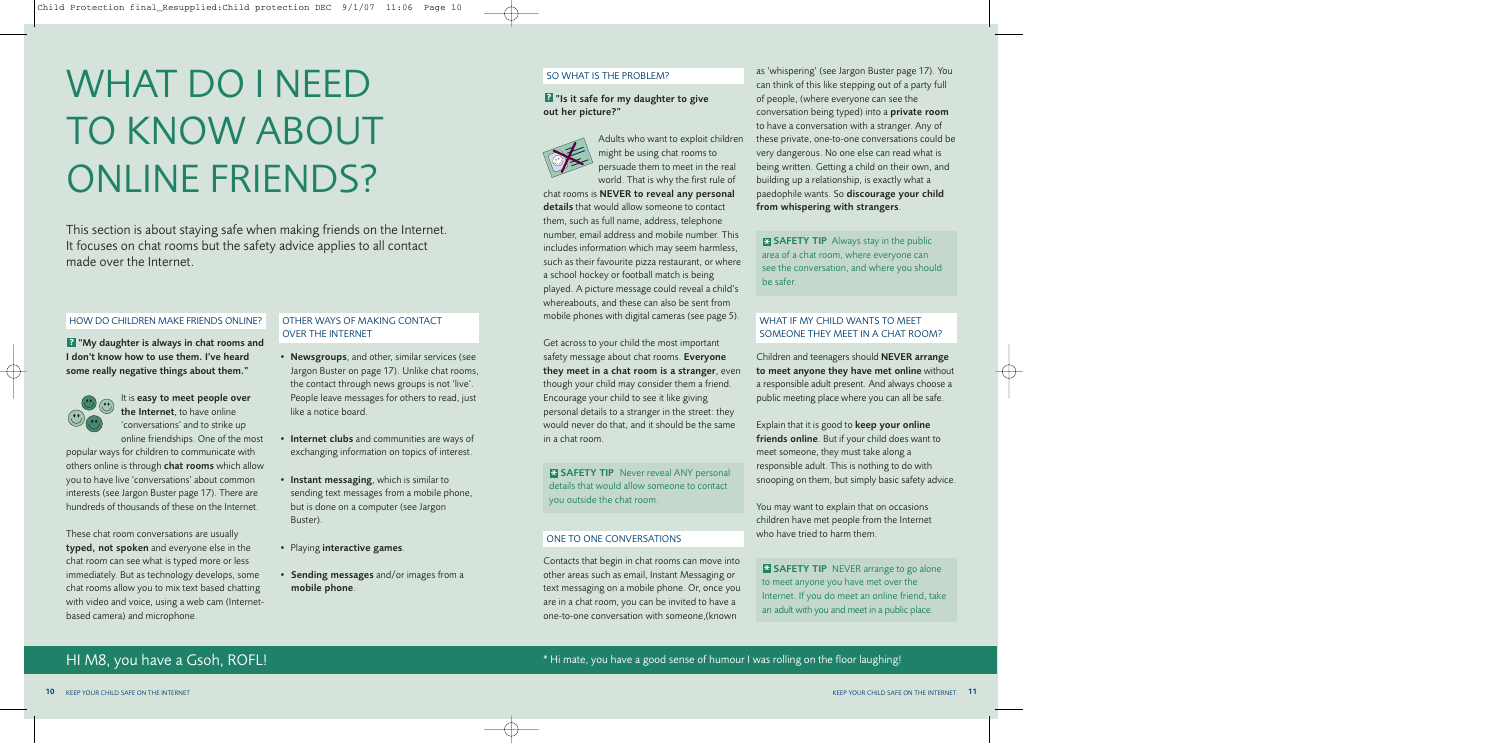# WHAT IF THEY HEAR SOMETHING UNPLEASANT IN A CHAT ROOM?



Chat rooms usually offer the option to **block messages** from other users. So if someone repeatedly types something your

child doesn't like, they can block these messages from the screen. In some chat rooms, you can **report any abusive behaviour** by clicking on an on-screen 'report button' or by phoning their customer services. It is a good idea to check out any safety tools on the system your children use. Or your child can always **leave the chat room**.

**EX SAFETY TIP** Remember, everyone you meet in a chat room is a stranger, even though they might seem like a friend.

# ARE SOME CHAT ROOMS MORE SUITABLE THAN OTHERS?

**Yes.** The numerous chat rooms on the Internet include adult chat rooms, which can be sexually explicit and may include pornographic material. While not illegal, this is definitely for adults-only. Encourage your child only to **use chat rooms that are suitable for their age**. You can save the addresses of child-friendly chat rooms, and agree with your child to use only these.

**Here's how…** When you are on the Internet, you will see the word 'Favourites' at the top of the screen. If you click on this, it lets you add to a folder the addresses of **favourite websites**, including suitable chat rooms. On mobile devices, these are known as 'bookmarks', but they work in the same way, storing web addresses you want to return to. **Remember, child-friendly chat rooms are safer, but may not be 100% safe.**

# WHAT ABOUT SUPERVISED CHAT ROOMS?

These are called moderated chat rooms and sometimes use a **real person, a moderator, or technology** to block personal details being revealed and to keep the chat suitable. They are a step in the right direction, but the technology **isn't foolproof**, so don't rely on them 100%. **The same safety rules apply.**

**X SAFETY TIP** Remember, the same safety rules apply in moderated chat rooms.

# WHAT IF SOMEONE SENDS MY CHILD INFORMATION?

Advise your child to **delete emails or links to other websites they might be sent in chat room** (they may contain pornographic or upsetting images, or viruses which could damage your computer). This could also be a way for the sender to discover personal details about your child.

# IF I SEE SOMETHING ILLEGAL OR SUSPICIOUS, SHOULD I REPORT IT?

**Yes.** If you think your child is being contacted by a paedophile contact your local police. If you can, save all evidence such as emails and chat room conversations.If you come across anything you think is illegal, such as images of child abuse, contact the **Internet Watch Foundation at www.iwf.org.uk.** This is a body funded by the Internet industry. They aim to have illegal material removed from the Internet and will refer it to the police.

Or call the police **Child Pornography Information Line** on freephone **0808 100 0040.**

# WHAT ABOUT OTHER FORMS OF INTERNET CONTACT?

**Internet messaging** is another very popular form of contact.

You can Instant Message a friend on the Internet in much the **same way you can send a text message** to their mobile phone. For Instant Messaging, both parties must agree to use the service. It works much like a chat room, where you swap typed messages more or less instantly. Other people can also be invited to take part.

Unlike chat rooms, Instant Messaging is usually more closely associated with a network of friends. So if strangers were invited in, it would be easy for them to find out things about your child and his or her friends.

The same safety rules apply to all these ways of making contact over the Internet: **NO personal details, NO meeting up with anyone unless accompanied by an adult.**

# **Gaming is one of the most popular reasons for children using the Internet** and can

involve communication with other gamers, like in a chat room. Therefore all the same principles apply when gaming as when in a chat room and children should avoid using their own name when choosing their 'gaming name' (the name they log on with and play under).

If your children do encounter any difficulties with other gamers, you should refer to the gaming sites' **terms of service**, which should clearly state ways to report violations.

# HOW SHOULD LREACT TO ALL THIS?

# **"My 13-year-old receives up to 10-30 ? porn spams a day."**

**Try not to overreact**, especially if your child comes to you with a worry. They could just clam up or start to use the Internet in secret. If, for example you find pornographic spam on your computer system, reassure your child that it is **not their fault** and keep emphasising the key safety messages (see Jargon Buster page 17). See overleaf for information on blocking or filtering unsuitable material.

Although the Internet is a new medium, the **safety messages are familiar**. Just as you have taught children never to go off with strangers in the real world, so you can teach them here.

# WHAT ABOUT MOVING THE COMPUTER?



If possible, it is an **excellent idea to keep it in a family room**. (Although this might not be realistic for teenagers, who guard their privacy!) But this is not

possible for mobile phones.

This underlines the importance of making sure your child **understands the safety rules** and continuing to talk to them about how they use the Internet.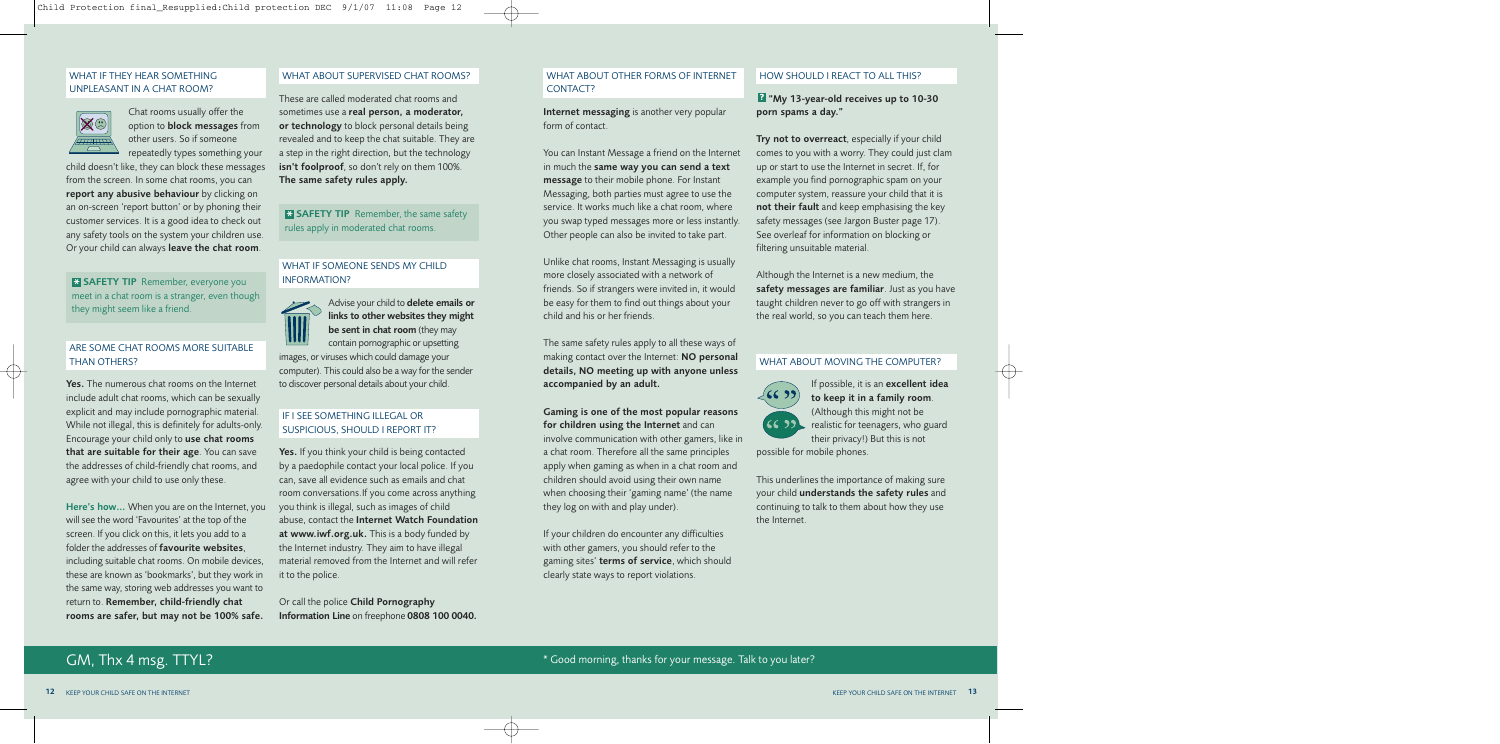# CAN UNSUITABLE MATERIAL BE BLOCKED?

# YOUR ACTION **CHECKLIST**

**"What happens if you are on the ?** WHAT SOFTWARE IS AVAILABLE? **Internet and accidentally click on an advert which directs you to an adult site? Is there any way of filtering these?"**



You can get **software that blocks or filters the material that comes onto your computer**. Some of this software

is free, some is included in a broader package of services and you can buy others.

But remember that savvy teenagers can bypass some filters or use the Internet at a friend's house or Internet café. This underlines the fact that there is **no substitute for good advice from you**.

You can also get software packages that allow you to **monitor what your child is doing on the Internet.** This section explains what you can use these software packages for.

**"My daughter who is 8 was at a friend's ? house last weekend and it appears they don't have any filtering like we do."**

You will find a very comprehensive list of the protection software available at **www.getnetwise.org**

This website lists **software packages and the features** they offer. It does not rate how well they work. Many websites offer free trials of software and it is a good idea to try them first to see which is most suitable for your family.

# WHAT CAN THIS SOFTWARE DO?

Many software packages combine more than one of the safety features explained in this section. You can use them to:

- **• Control content**
- **• Control contacts**
- **• Control shopping and privacy**
- **• Help with time management and health**
- **• Improve general security**
- **• Monitor and record activity.**

To find out more about software with any of the safety features above, including examples of software available, visit **www.pin.org.uk/filtering.**

# MAKE SURE YOUR CHILD KNOWS THE MOST IMPORTANT SAFETY MESSAGES OF ALL: **X** MAKE SURE YOUR CHILD KNOWS THE MOST IMPO<br>SAFETY MESSAGES OF ALL:<br>NEVER go alone to meet someone you have met online and

**NEVER** reveal any personal contact details.

- **1 Talk to your child** about their Internet use and take an interest. Your involvement is the best way of keeping them safe.
- **2** Pass on the **safety advice** in this leaflet talk over the 'Top Tips'.
- **3 Be positive!** The Internet is a fantastic resource for learning, entertainment and communication. Just like in the real world, you need to take a few **sensible precautions**.
- **4** Let your child know **they can come to you** if something they don't like happens online.
- **5 Try not to overreact!** This could simply make your child secretive about their Internet use and close down lines of communication between you.
- **6** Remember that all the safety advice here also applies to **going online with a mobile phone**.
- **7** If you decide to use software to filter or **monitor information** from the Internet, talk this over with your child. Any **ground rules** you agree will be much more effective.

# GN Enuf 4 2day. WBS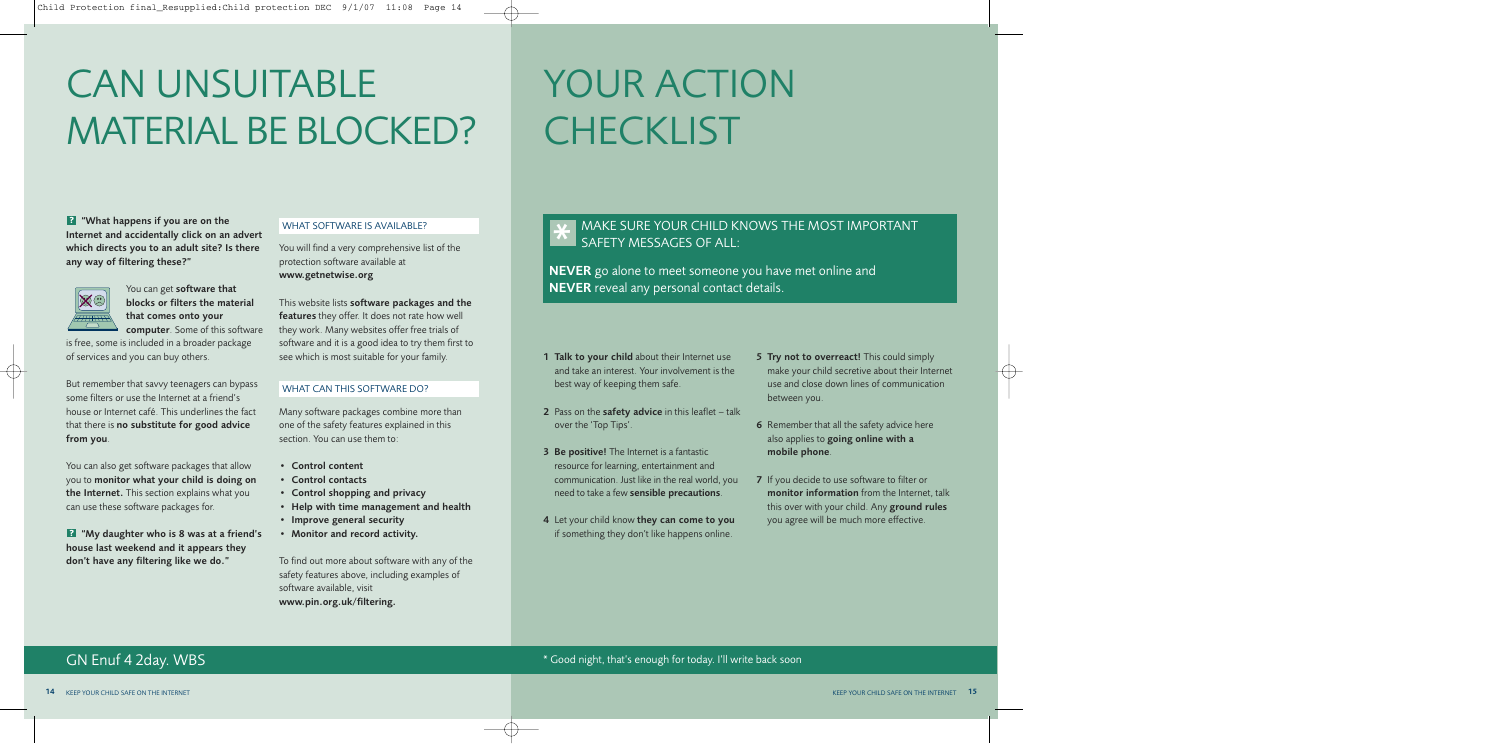# HOW CAN I FIND OUT MORE INFORMATION?

# SAFETY ADVICE

The Department of Education and Skills (DfES) has an online resource for parents where you will find information on the latest Internet safety issues, forums and short safety presentations.

Visit: **www.parentsonline.gov.uk/safety**

Childnet has useful online resources and leaflets for young people and parents. Visit: **www.childnet-int.org www.kidsmart.org.uk, www.chatdanger.com**

The Cyberspace Research Unit, part of the University of Central Lancashire run a website, For Kids by Kids Online, which aims to empower young people with the knowledge, skills and tools they need to use the Internet safely. Visit: **www.fkbko.net**

NCH is a children's charity campaigning for safe and equal IT access. Their website offers safety advice, information on online bullying and leaflets for parents. Visit: **www.nch.org.uk/itok**

The Internet Watch Foundation, a body funded by the Internet industry, aims to have illegal material, such as images of child abuse, removed from the Internet. Visit: **www.iwf.org.uk**

# FOR CHILDREN

ChildLine is the free, 24-hour helpline for children and young people in the UK. Children can call at any time, day or night and talk to a counsellor if they are in danger or worried about something. **Freephone: 0800 1111 Or visit the website: www.childline.org.uk**

Visit **thinkuknow.co.uk** for loads of information about staying safe on the Internet, links to the NSPCC/Childline/Childnet/NCH websites and cool games for you to download and play.

# FILTERING AND MONITORING

For more information on filtering and monitoring material to your computer, visit: **www.pin.org.uk/filtering** For a comprehensive list of the protection software available, **visit:www.getnetwise.org**

# MOBILE PHONE SAFETY

The UK mobile phone providers will be publishing a code of practice during 2004. Filters for the Internet access services they provide will also be available during 2004. Contact your mobile phone operator for details.

# JARGON BUSTER

# **Address (URL)**

An address, or website address is what you type in to find places on the Internet. They begin www (world wide web), followed by the name of the organisation or company. For example, the education section of the Houses of Parliament is at www.explore.parliament.uk

An email address is different, because it is used to contact an individual. Email addresses always include the symbol @ (pronounced 'at'). A fictional address might look like this: joebloggs@parliament.uk. Read aloud, this would sound like 'Joe Bloggs at Parliament dot UK.

# **Attachment**

This is a file of information that can be sent as part of (attached to) an email. It may contain text, photos, graphics, sound or video.

# **Broadband**

An 'always-on' connection to the Internet using specially installed equipment that works with your phone line to deliver online information and images rapidly to your computer.

# **Browser or web browser**

This is a piece of software (computer instructions or a computer programme) which lets you explore, or browse the Internet.

Two of the best-known browsers are **Internet Explorer** and **Netscape Navigator**.

# **Chat room**

A place on the Internet, accessed through a computer or mobile device, where people communicate by typing messages.

People all over the world can communicate in a chat room, where everyone can see what is being typed by everyone else, either on their computer screen or mobile device.

## **Download**

This means to transfer information to your computer. Often it is free. For example, you may download an image from a website onto your computer so you can print it out. You can also download software that allows you to chat. You can even download a piece of music from music websites.

# **Email (electronic mail)**

Messages sent electronically (over the Internet) from one computer to another.

# **Favourites**

A place on your Internet browser to store web addresses that you use often, or don't want to forget.

# **Filter**

Computer software that allows you to block certain material from your computer. You can, for example, block websites with violent, sexual or racist content.

# **Firewalls**

Firewalls are used to prevent unauthorised Internet users from accessing private networks or individual computers connected to the Internet. All messages entering or leaving the computer pass through the firewall, which examines each message and blocks those that do not meet the specified security criteria.

# **Icon**

A small picture or image, often self-explanatory, which makes something happen when you click on it. For example, clicking on a printer icon will print the page you have on your computer screen.

# **Instant Messaging**

A way of exchanging typed messages with a friend or group of friends over the Internet, similar to sending text messages from mobile phones.

**Internet** A worldwide network of computers that connects people and information. Also known as 'the net' or 'the web'.

# **ICQ (I seek you)**

Internet software you download (from www.icq.com) that tells you which of your friends are online and lets you contact them. The software lets users chat, send messages and files, exchange web addresses and play games.

# Hi V.FUNNY, LOL!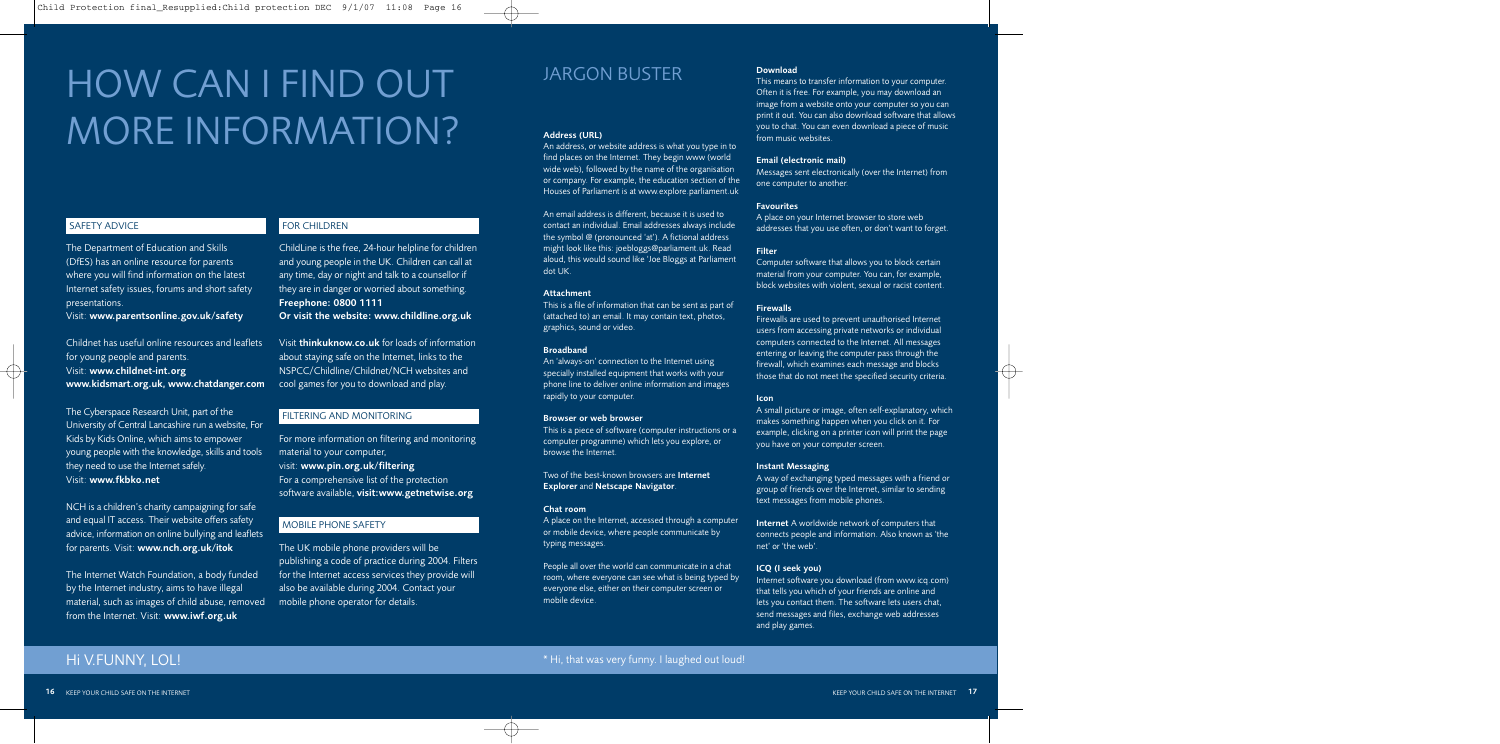### **IRC** (Internet Relay Chat)

Another form of online chat. You need to download some software to use it. Visit www.mirc.com to find out more.

### ISP (Internet Service Provider)

You need several things to connect to the Internet: a browser on your computer, a modem (see below) and an ISP to connect you. ISPs are commercial companies that have different ways of charging you for their services. Well-known ISPs include AOL, BT, Demon and Freeserve, but there are many others.

## **M M S**

Stands for multi-media messaging service. This means sending messages between mobile phones or between mobile phones and computer email. These can be text messages, still images, short films or audio clips.

## **M o d e m**

A modem is part of your computer that lets it communicate with others through telephone lines. Some modems are built into computers and some are added on as external devices.

### **Moderated chat room**

Chat rooms that have a person or a piece of technology to supervise the chat and make sure it is suitable.

### **Newsgroups**

Newsgroups, communities and clubs are discussion groups on the Internet. Unlike chat rooms, users do not communicate 'live', but post messages to each other on a particular topic. They are potentially open to abuse, for example, through people posting illegal material

## **Online/Offline**

Being online means being connected to the Internet. Offline is sometimes used as another term for the real world (i.e. outside the Internet).

## **Picture messaging**

Many new mobile phones are fitted with digital still or video cameras. You can take pictures with these and send them via the mobile networks to other mobile devices with the same technology or to email addresses via the Internet.

### **P r o f i l e**

Some chat rooms let users complete a personal profile which others can see. Children and teenagers should never include in a profile any information that could identify them, or disclose where they are.

### **S M S**

Stands for Short Messaging Service and means sending text messages by mobile phone.

## **S p a m**

Like junk mail through your door, spam is email you haven't asked for and don't want. It can be sexually explicit, which is another reason for children not to give out their email address when they are online.

# **U R L**

Another term for an Internet, or website address. (It stands for Uniform Resource Locator.)

## **WA P**

WAP stands for Wireless Application Protocol and is the technology used by most mobile phones to browse Internet sites that are written in a compatible format.

# **We b**

The vast collection of websites that has been put into the Internet by companies, organisations and individuals. It is sometimes used to mean the Internet, but strictly speaking is only one area of it. Newsgroups, for instance, are Internet services, not web services. You and your children, however, can access both.

## **We b c a m s**

This term is short for web cameras. They are special video cameras that can be linked to the Internet. Just like ordinary cameras, you point them at something, say a friend or a view of the beach, and the image appears, more or less straightaway on your computer screen. While they are a fantastic piece of technology, they could be used to send or receive unpleasant or illegal images.

# **Whispering**

Whispering is a way of sending a private message to an individual in a chat room. This is like having a private conversation with a stranger. As in the real world, it is safer to stay in the public area of the chat room.